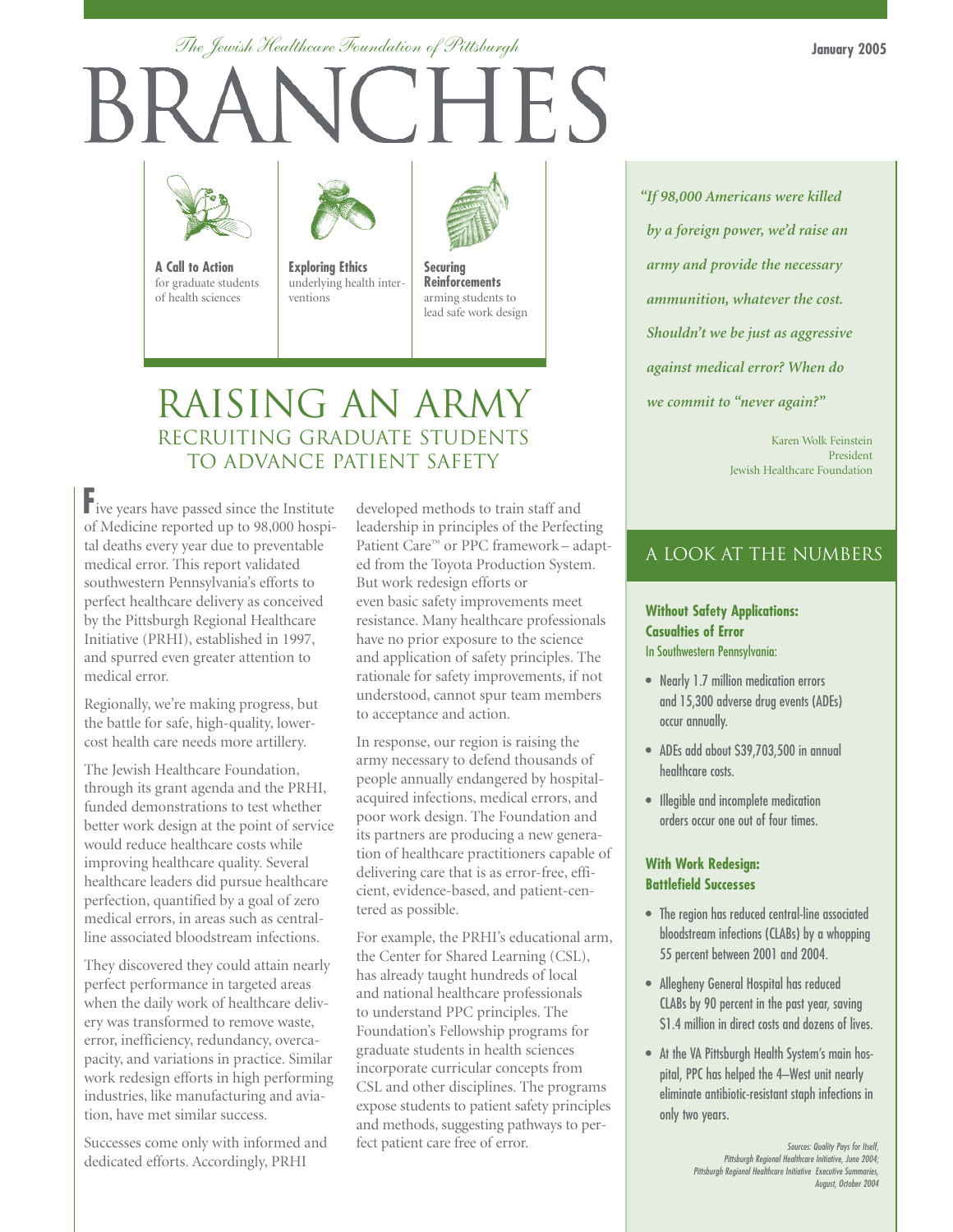

*"My fellowship experience has given me a passion for the care of patients that extends well beyond any didactic learning experience that students will ever receive. It truly has changed how and why I practice pharmacy."*

> Andrea Wilson Pharmacy Doctoral Candidate, 2006 Mylan School of Pharmacy Duquesne University



What if graduate students in health sciences were exposed to the best of the region's healthcare leaders in safety and quality working to perfect patient care? What if they learned, in only eight weeks, some fundamentals for removing the potential for error, harm, and suffering to each patient? The Jewish Healthcare Foundation posited that intensive, interdisciplinary "learning by observing" and exposure to medical pioneers could produce a new cadre of healthcare leaders.

In 2001, the Jewish Healthcare Foundation tapped students at Pittsburgh's rich healthcare education system – including three of the country's leading universities and their respective health-related professional schools and teaching hospitals, two major medical centers, and several small colleges. The Foundation established a fellowship program to expose health professionals in training to methods to assure a better standard of care for their patients. Through the program, students would be better prepared to lead efforts to transform the healthcare systems in which they would ultimately work.

The Foundation developed the program to assure a multi-disciplinary applicant pool. An advisory board, made up of leaders from the region's universities and colleges, worked closely with staff to recruit students and develop strong curricular components each year.

The Coro Center for Civic Leadership contributed leadership skills to the curriculum.

In 2004, the Foundation made a commitment to the exploration and introduction of a new patient safety curriculum. It prompted an evolution of the Fellowship program to better expose students to the current condition of medical error and poor work design in the healthcare system. Students were offered a new curriculum, inspired by the Perfecting Patient Care (PPC) framework, to:

- understand systemic problems through observation at the point of patient care;
- refine team-based approaches to solving observed problems;
- test solutions and refine them in real-time; and
- redesign work based on results.

Students saw how the daily work of health care could be improved at the point of service through observation and team-based problem-solving. They observed the flow and processing of patients, workers, and even laboratory specimens through a variety of healthcare settings. They discovered the potential for perfect patient care.

The Fellowship Mission: SEE WITH NEW EYES the potential for harm. Respond at once. ENGAGE YOUR TEAM. FIX THE SYSTEM. SHARE YOUR LEARNINGS.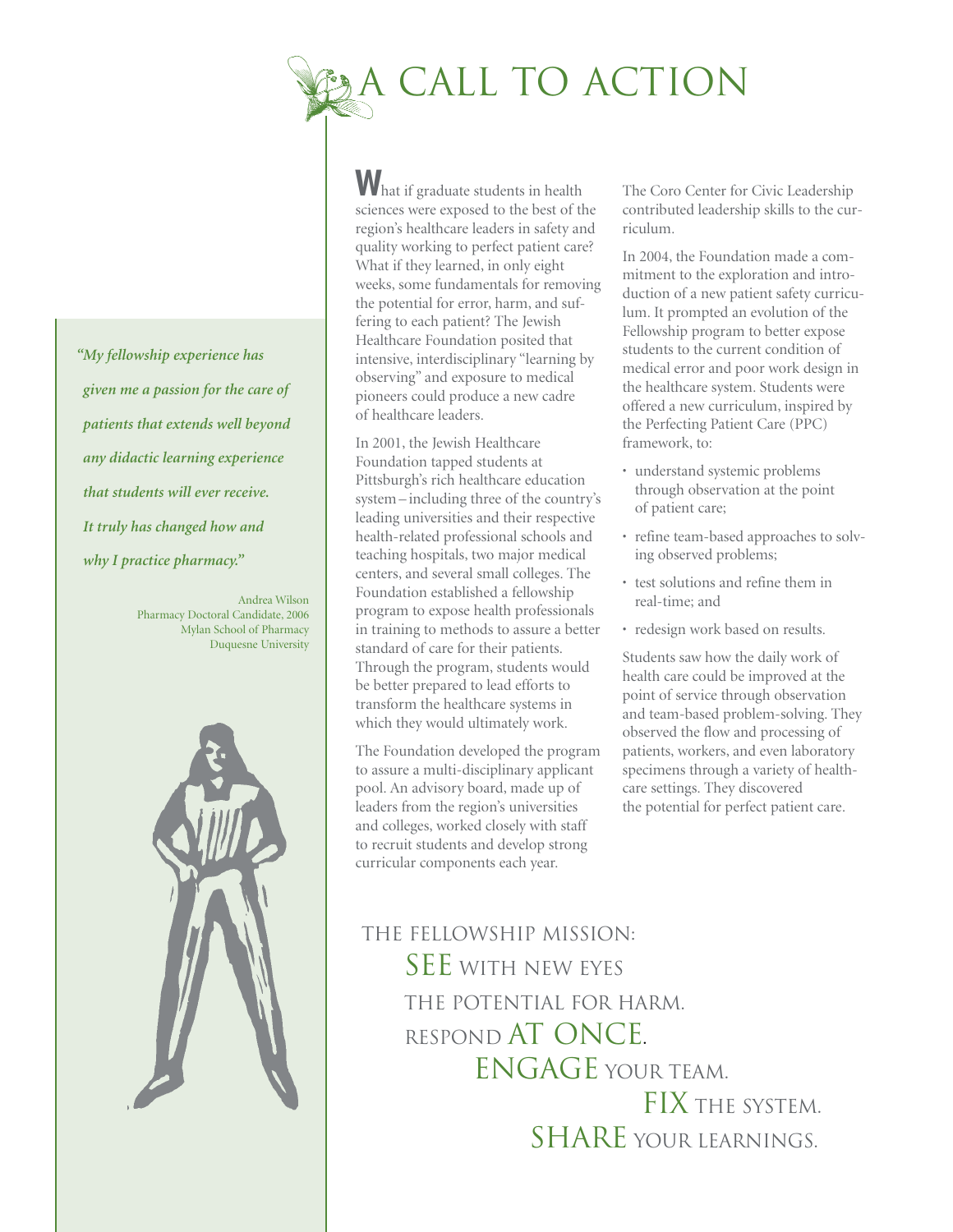# TROOPS" ON THE GROUND: EMBEDDING FELLOWS IN UNITS

**I**n weekly five-hour sessions over eight weeks in the summer of 2004, Fellows waded into patient safety culture. Readings and weekly research presentations offered a conceptual grounding in the current condition of healthcare safety and methods to improve it. Regional leaders in patient safety shared success stories and challenges. For example, Dr. Richard Shannon, chief of medicine at Allegheny General Hospital, discussed methods to reduce central-line associated bloodstream infections. Dr. Michael Culig, at West Penn Allegheny Hospital, shared safety techniques to prevent tangling of intravenous and equipment lines following invasive cardiac surgery.

Students visited a variety of research and healthcare settings to observe work processes and their effects on patient care. Sites included Carnegie Mellon University's Bone and Tissue Engineering Center, the Peter M. Winter Institute for Simulation, Education & Research (WISER), Allegheny General Hospital (AGH), and UPMC Shadyside. Fellows were encouraged to question their assumptions about healthcare quality and safety and recognize the limitations of conventional education and training in basic safety science and systems design.

At WISER, Fellows performed hands-on life-saving techniques at the "SimMan" training facility. SimMan, a human simulator used for training in emergency medicine techniques, provides instant feedback to his "rescuers." Each Fellow, as a member of a life-saving team, attempted to rescue SimMan as he suffered from cardiac arrest. They assessed in real time their teamwork processes and outcomes, revealing crucial environmental factors that can optimize individual and team performance, from team member positioning around a patient, to the right number of team members essential for safe care, to the right design of a room, or to assuring the right supplies are on hand.

In small groups at AGH, Fellows shadowed individual workers, observing a variety of work processes in high-stress, high-demand situations. One Fellow followed a mobile x-ray technician into emergency situations, going from the Medical Intensive Care Unit, Neuro Intensive Care Unit, and the Emergency Room. At each of the technician's stops, the Fellow witnessed error prevention in stressful situations through specified team-member roles and safety precautions. At one point, the x-ray technician arrived on the scene just as a patient went into cardiac arrest. The Fellow could see that the frantic activity to save the patient's life was actually managed by a designated team leader and smoothly executed by a team with clear roles.

### **Learning Objectives…**

Curricular goals were ambitious but effective, according to internal and external evaluations and student feedback. By the end of the summer, students could:

- understand the PPC framework
- recognize the current condition
- build observation and problem-solving skills
- connect data collection and use to improved patient outcomes
- appreciate the role of patient as part of the safety team
- build communication skills for safety
- experience high-performance teamwork
- hone safety skills/analytic methods
- recognize the importance of information technology in safety design
- consider lessons from other industries
- explore concepts from human factors engineering, occupational ergonomics, cognitive psychology, systems theory, organizational theory, and risk management

*"The fellowship 'energized' this healthcare provider. With new eyes I see the vision: an accessible, safe environment for customers and employees providing healthcare from birth to death."*

Lexie Koscho, RN, BSN, Fellowship Class of 2004 Robert Morris University, School of Nursing



### **Fellow Feedback**

- 100 percent of students say they would recommend the Fellowship to a colleague or friend.
- 95 percent of students say they want continued contact with JHF for professional networking, continuing educational and social opportunities.
- 90 percent of graduates still live in the Pittsburgh area. Those who left did so to pursue further education.

*Source: 2004 Fellowship Survey, Jewish Healthcare Foundation*

### **In response**

A new Fellowship Alumni Association will keep students connected to each other and JHF. The Association's first endeavor is a Conversation Café series, beginning in January 2005. Alumni and current Fellows will examine a book or article related to patient safety and will explore implications for their respective studies and work.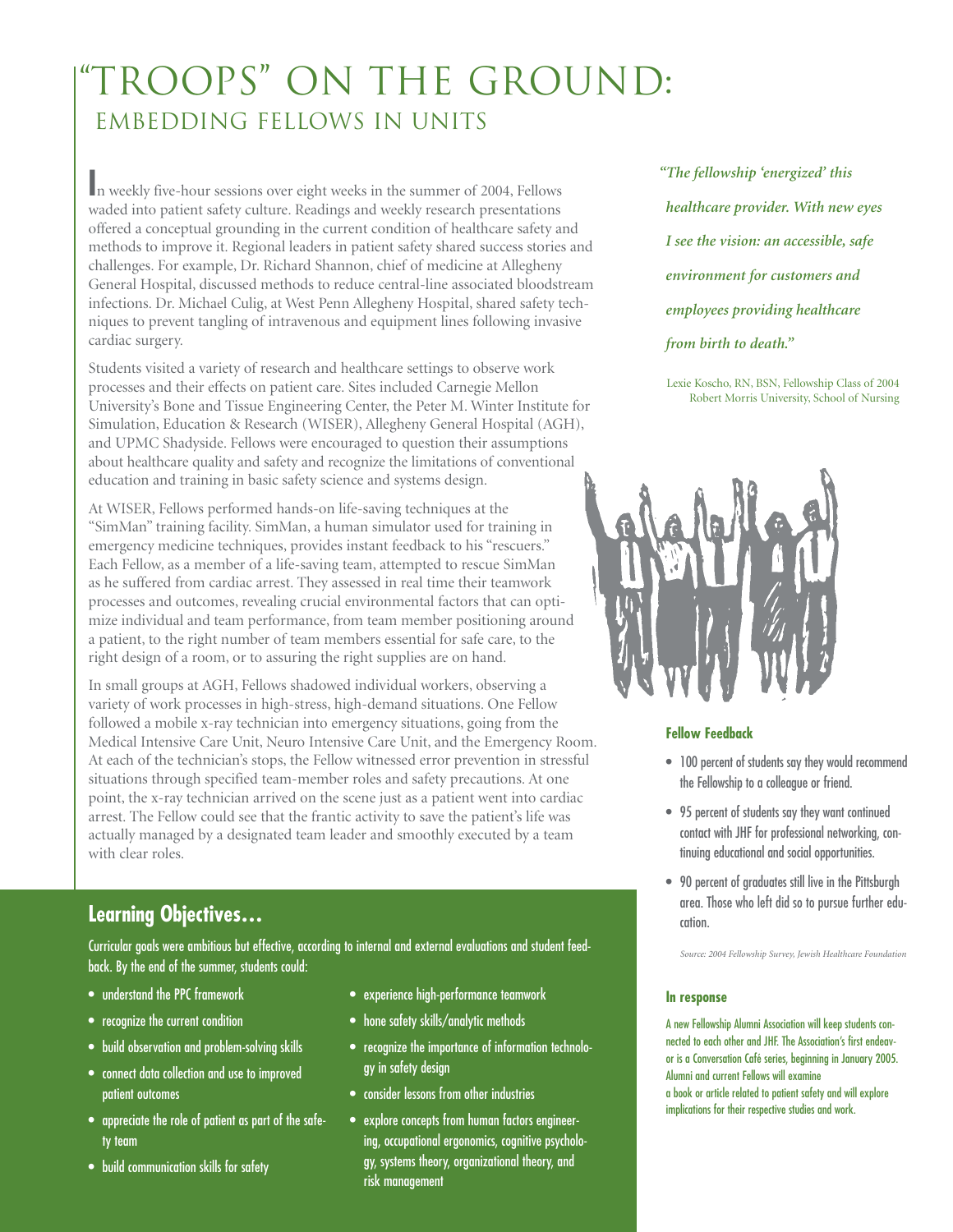# A CLOSER LOOK AT THE SUMMER FELLOWSHIP

### **2001-2004 Student Participation**

**137 Students Total**





| 2001-2004 Program Disciplines              | <b>Students</b>          |
|--------------------------------------------|--------------------------|
| <b>Dental Medicine</b>                     | $\overline{\mathcal{L}}$ |
| <b>Exercise Physiology</b>                 | $\overline{2}$           |
| <b>Health Administration</b>               | 3                        |
| <b>Health Care Policy &amp; Management</b> | 12                       |
| <b>Health Law</b>                          | 5                        |
| <b>Health Management Systems</b>           | $\mathfrak{p}$           |
| Library/Health Information                 | $\overline{\mathcal{L}}$ |
| <b>Medical Informatics</b>                 | $\overline{2}$           |
| Medicine                                   | 14                       |
| <b>Nursing</b>                             | 12                       |
| <b>Occupational Therapy</b>                | 19                       |
| Pharmacy                                   | 22                       |
| <b>Physician Assistant</b>                 | 7                        |
| Psychology                                 | h                        |
| <b>Public Health</b>                       | 8                        |
| <b>Public Policy and Management</b>        | 3                        |
| <b>Social Work</b>                         | $\overline{4}$           |
| *Other                                     | 12                       |
|                                            |                          |

\*Includes Motor Control/Motor Learning, Toxicology, Speech Language Pathology, Bioethics, Maternal and Child Health, Nurse Anesthesiology, Nurse Case Management, and Pediatric Nurse Practitioner, Education, Environmental and Occupational Sciences, Hepatic Liver Growth Generation, Home Health Advance Practice Nursing, Physical Therapy

### **2001-2004 Fellowship Program Sites**

- Allegheny County Health Department
- Allegheny General Hospital
- Center for Healthy Aging
- Center for International Nursing at Duquesne University
- Hillman Cancer Center
- Jewish Healthcare Foundation
- Lawrenceville Family Health Center
- McGowan Institute for Regenerative Medicine
- Peter M. Winter Institute for Simulation, Education & Research (WISER)
- Three Rivers Center for Independent Living
- University of Pittsburgh Graduate School of Public Health
- UPMC Presbyterian
- UPMC Shadyside
- UPMC Sports Center
- VA Hospital
- West Penn Hospital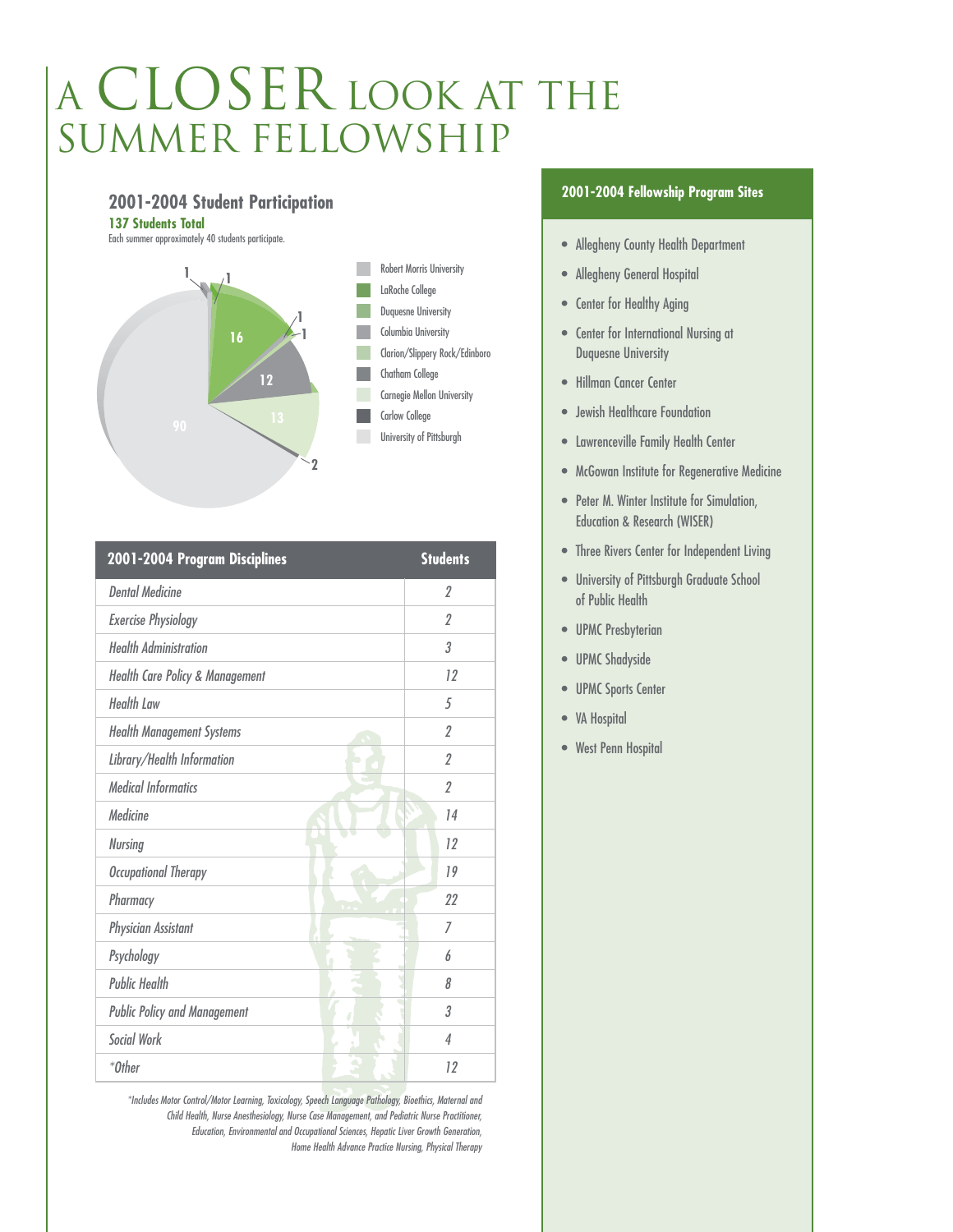# EXPLORING HEALTHCARE ETHICS: THE JHF/SALK FELLOWSHIP

**G**iven the chance, would graduate students in health sciences take several hours each month during the school year to explore complex yet daily moral and ethical dilemmas that arise in healthcare delivery? Would they welcome the opportunity to challenge their preconceptions and, in some cases, refine their perspectives?

### The short answer is yes.

The JHF/Salk Fellowship, a collaborative program between the Jewish Healthcare Foundation and the Edward and Rose Berman Hillel Jewish University Center (JUC) established in 2001, introduces graduate students in a variety of health science disciplines to the region's efforts to perfect patient care through a lens of ethics and values, guided by healthcare experts and rabbis. A graduate student coordinates the fellowship program with university and JUC support.

An intimate class of 15 students examines provocative topics. Fellows meet once every month during the academic year to explore challenging dilemmas, ranging

from abortion to organ donation, from addiction among medical professionals to end-of-life care. Aaron Weil of the JUC remarks, "The JHF/ Salk Fellowship is unique in that it offers access not only to a whole panoply of issues confounding today's healthcare professionals but an ethical and moral lens through which to view them."

In its two years, the program has transcended its original objectives, attracting scores of outstanding performance- and value-driven professionals often by word of mouth alone. Jewish students are excited to tell other Jewish students about the program; while non-Jewish students are a growing candidate list, as the experience offers a unique perspective to their formal education.

Take one of the most intriguing sessions in 2004 as an example,. It featured a doctor who had struggled with drug addiction early in his medical education. He ultimately overcame his addiction to prescription drugs, but not until after his dependence nearly destroyed his life. The Fellows' conversation with the doctor was followed by a conversation with Rabbi Abraham Twerski, a psychiatrist renowned for his work with addictions, including the founding of the Gateway Rehabilitation Center. Rabbi Twerski believes there is a universal vulnerability to addiction, as it is an illness, not a weakness. Fellows learned first hand from the rabbi that caregivers' compassion and awareness of risk factors can identify the illness for early intervention, increasing the likelihood for recovery.

In the 2004–2005 JHF/Salk Fellowship, patient safety content represents an even larger share of the curriculum, featuring sessions that will explore medical errors, hospital-acquired infections, and the ethics and daily practice of medicine.

*"The Salk Fellowship gave me an unprecedented opportunity to sit with peers from other disciplines and philosophize with them and leaders in health care about important issues. After some meetings, I'd just sit and shake my head in amazement to know that I'd been part of what had just taken place."*

> Richard Altman 2002 Salk Fellow 2003 Salk Coordinator University of Pittsburgh School of Medicine